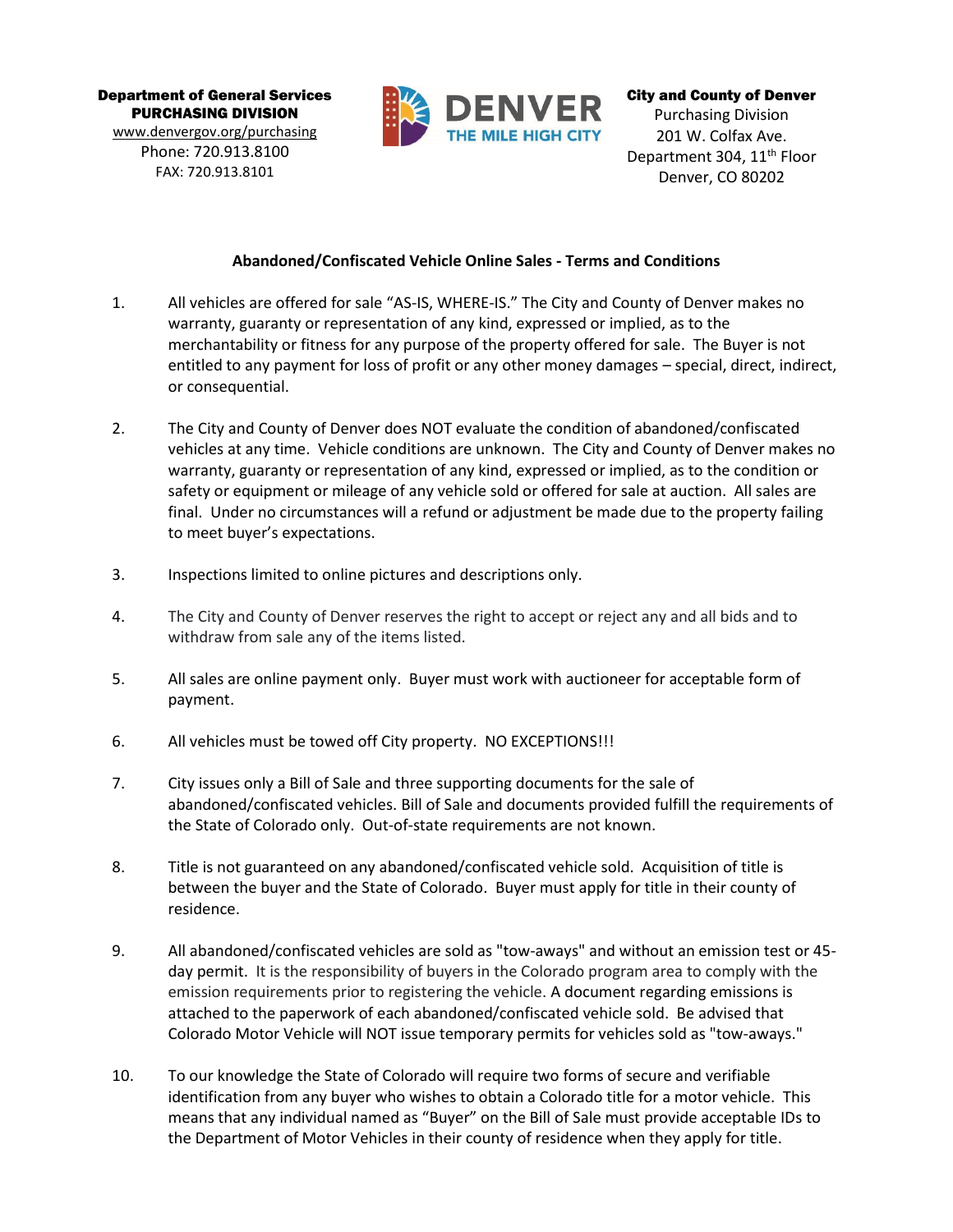- 11. Some vehicles are designated as "Rebuilt from Salvage". Please check State of Colorado requirements regarding said designation to ensure compliance with all conditions of this designation. If the vehicle is designated as "Rebuilt from Salvage", this information will be posted on the online auction listing. Buyer will sign a document acknowledging awareness that the vehicle purchased is "Rebuilt from Salvage".
- 12. Some vehicles are designated as "Salvage". Please check State of Colorado requirements regarding said designation to ensure compliance with all conditions of this designation. If the vehicle is designated as "Salvage", this information will be posted on the online auction listing. Buyer will sign a document acknowledging awareness that the vehicle purchased is "Salvage".
- 13. Some vehicles are designated as "JUNK" or "FOR PARTS ONLY". No Colorado title or salvage receipt/title will be issued for these vehicles and they must be junked or dismantled only. If the vehicle is designated as "Junk" of "For Parts Only", this information will be posted on the online auction listing. Sales taxes will be collected on vehicles sold as "JUNK" or "FOR PARTS ONLY".
- 14. Some vehicles are designated as a "Seizure". "Seizure" vehicles will have persons prohibited from purchase or anyone on his/her/their behalf may NOT bid upon nor attempt to purchase the vehicle. If the vehicle is designated as a "Seizure", this information will be posted on the online auction listing. **Buyer shall be required to sign a document acknowledging awareness of this prohibition and vehicle shall not be released without buyer signature of purchase compliance.**
- 15. Odometer disclosures are only required for vehicles with a model year 2011 or newer. Vehicles with a model year of 2010 or older are exempt from odometer disclosures and mileages will not be obtained.
- 16. Keys found within any vehicle are not guaranteed to fit the ignition and/or the trunk of the vehicle from which they were pulled. If a key was found, it will be posted on the online auction listing. Buyer will receive the key(s) at the time of pickup.
- 17. If an ignition key is found, an attempt to start the vehicle will be made. If the vehicle starts, this information will be posted on the online auction listing. This is for informational purposes only and is not a guarantee that the vehicle will start for the buyer or that the vehicle will move.
- 18. Persons removal of goods, assume all risks of damage or loss to person and property and specifically release the City and auction firm from liability. Therefor, neither the City, nor the auction firm, nor its principal(s), shall be liable by reason of any defect in, or condition of premises on which auction is held.
- 19. Removal is between the hours of 8 AM to 3 PM--NO EXCEPTIONS!!! Any vehicles left in the auction yard or unattended along adjacent streets will be towed and impounded, and all related charges will be assessed against the vehicle.
- 20. No persons under the age of 18 may be present in the impound yard before, during or after removal.
- 21. All items found within vehicle are the property of the buyer. Buyer must take all contents of the vehicle.